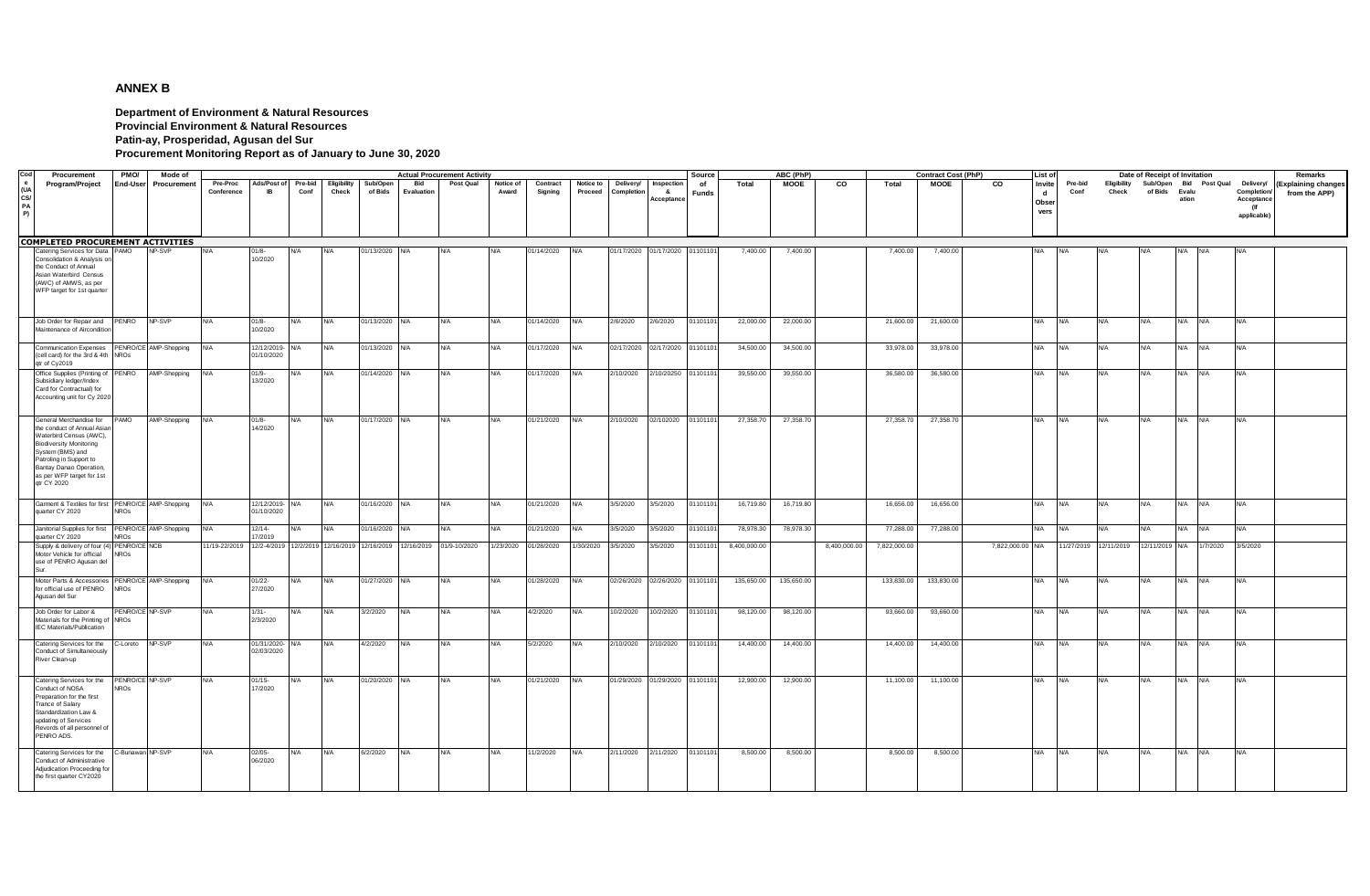| Cod              | Procurement                                                                                                                                                                                           | PMO/                        | Mode of               | <b>Actual Procurement Activity</b><br>ABC (PhP)<br><b>Contract Cost (PhP)</b><br>Source<br><b>List of</b> |                               |                 |                      |                     |                                                      |            |                     |                     |                      |                                |                               |                    | Date of Receipt of Invitation |             |             | Remarks     |    |                             |                 |                                                         |                                                               |            |            |                                                 |                                      |
|------------------|-------------------------------------------------------------------------------------------------------------------------------------------------------------------------------------------------------|-----------------------------|-----------------------|-----------------------------------------------------------------------------------------------------------|-------------------------------|-----------------|----------------------|---------------------|------------------------------------------------------|------------|---------------------|---------------------|----------------------|--------------------------------|-------------------------------|--------------------|-------------------------------|-------------|-------------|-------------|----|-----------------------------|-----------------|---------------------------------------------------------|---------------------------------------------------------------|------------|------------|-------------------------------------------------|--------------------------------------|
| (UA<br>CS/<br>PA | Program/Project                                                                                                                                                                                       | End-User                    | Procurement           | Pre-Proc<br>Conference                                                                                    | Ads/Post of<br>IB             | Pre-bid<br>Conf | Eligibility<br>Check | Sub/Open<br>of Bids | Bid<br>Evaluation                                    | Post Qual  | Notice of<br>Award  | Contract<br>Signing | Notice to<br>Proceed | Delivery/<br>Completio         | Inspection<br>8<br>Acceptance | of<br><b>Funds</b> | Total                         | <b>MOOE</b> | co<br>Total | <b>MOOE</b> | CO | Invite<br>d<br>Obse<br>vers | Pre-bid<br>Conf | Check                                                   | Eligibility Sub/Open Bid Post Qual Delivery/<br>of Bids Evalu | ation      |            | Completion/<br>Acceptance<br>(lf<br>applicable) | (Explaining changes<br>from the APP) |
|                  | Catering Services for the<br>Conduct of Communication<br>Education and Public<br>Awareness relative to<br>DENR policies, laws, rules<br>and regulation                                                | C-Loreto NP-SVP             |                       |                                                                                                           | $02/11 -$<br>13/2020          | N/A             | <b>N/A</b>           | 02/14/2020 N/A      |                                                      | N/A        | <b>N/A</b>          | 02/18/2020          |                      | 02-20-2020 02-20-2020 01101101 |                               |                    | 13,750.00                     | 13,750.00   | 12,375.00   | 12,375.00   |    | <b>N/A</b>                  |                 |                                                         |                                                               |            |            | N/A                                             |                                      |
|                  | Hardware Materials for<br>realigning of water pipe line<br>of Penro ADS                                                                                                                               |                             | PENRO AMP-Shopping    | <b>N/A</b>                                                                                                | 01/31/2020- N/A<br>02/18/2020 |                 | <b>N/A</b>           | 02/19/2020 N/A      |                                                      | <b>N/A</b> | <b>N/A</b>          | 02/21/2020          | <b>N/A</b>           | 5/22/2020  5/22/2020  01101101 |                               |                    | 12.380.00                     | 12,380.00   | 12,013.00   | 12,013.00   |    | <b>N/A</b>                  | <b>N/A</b>      | <b>N/A</b>                                              | <b>N/A</b>                                                    | N/A N/A    |            | <b>N/A</b>                                      |                                      |
|                  | Catering Services for the<br>Conduct of 2-day Basic<br>GIS Training using Manifold<br>Systems per Special Order<br>No. 2020                                                                           | PENRO                       | NP-SVP                |                                                                                                           | $02/28 -$<br>3/2/2020         | N/A             | N/A                  | 3/3/2020            | N/A                                                  | N/A        | N/A                 | 3/3/2020            | N/A                  | 3/11/2020                      | 1/3/2020                      | 01101101           | 52,850.00                     | 52,850.00   | 51,850.00   | 51,850.00   |    | N/A.                        | ΨA.             |                                                         | N/A.                                                          | N/A        | <b>N/A</b> |                                                 |                                      |
|                  | Vehicle Spare Parts and<br>Accessories for official use NROs<br>of Penro/Cenros for first<br>quarter CY 2020                                                                                          |                             | PENRO/CE AMP-Shopping | <b>N/A</b>                                                                                                | $01/25 -$<br>28/2020          | $N/\Delta$      | <b>N/A</b>           | 02/19/2020 N/A      |                                                      | N/A        | N/A                 | 3/3/2020            | N/A                  | 03/17/2020 03/17/2020 01101101 |                               |                    | 194,500.00                    | 194,500.00  | 155,200.00  | 155,200.00  |    | <b>N/A</b>                  | <b>N/A</b>      |                                                         | <b>N/A</b>                                                    | <b>N/A</b> | <b>N/A</b> | N/A                                             |                                      |
|                  | Catering Services for the<br>Conduct of International<br>Women's Day 2020 and<br><b>Blood Letting Activity</b>                                                                                        | PENRO                       | NP-SVP                |                                                                                                           | 03/03-<br>06/2020             |                 | N/A                  | 3/9/2020            | N/A                                                  | N/A        | N/A                 | 10/3/2020           |                      | 3/11/2020                      | 3/11/2020                     | 0110110            | 22,400.00                     | 22,400.00   | 21,840.00   | 21,840.00   |    | N/A                         |                 |                                                         |                                                               |            | N/A        |                                                 |                                      |
|                  | General Merchandise for<br>the Conduct of River Clean<br>up and World Wetlands<br>Day 2020 Celebration                                                                                                | PENRO                       | AMP-Shopping          | N/A                                                                                                       | 01/30/2020- N/A<br>02/03/2020 |                 | N/A                  | 3/2/2020            | <b>N/A</b>                                           | N/A        | <b>N/A</b>          | 2/4/2020            | N/A                  | 2/7/2020                       | 2/7/2020                      | 01101101           | 10,593.00                     | 10,593.00   | 10,218.00   | 10,218.00   |    | <b>N/A</b>                  | NA              | <b>N/A</b>                                              | <b>N/A</b>                                                    | <b>N/A</b> | <b>N/A</b> | VA                                              |                                      |
|                  | Job Order for Labor &<br>Materials for the Printing of<br><b>IEC Materials/Publication</b>                                                                                                            | -Bayugan NP-SVP             |                       | <b>N/A</b>                                                                                                | 02/20-<br>24/2020             | N/A             | <b>N/A</b>           | 02/25/2020          | <b>N/A</b>                                           | N/A        | <b>N/A</b>          | 3/10/2020           | N/A                  | 3/11/2020                      | 3/11/2020                     | 01101101           | 16,500.00                     | 16,500.00   | 16,500.00   | 16,500.00   |    | <b>N/A</b>                  | <b>N/A</b>      | <b>N/A</b>                                              | <b>N/A</b>                                                    | <b>N/A</b> | <b>N/A</b> | <b>N/A</b>                                      |                                      |
|                  | Catering Services & Venue PENRO<br>Accommodation for the<br>Conduct of Conference on<br>the Issues on Audit<br>Observation Memorandum<br>on Liquidation of Cash<br>Advances and Procurement<br>Matter |                             | NP-SVP                |                                                                                                           | 03/03-<br>06/2020             | N/A             | <b>N/A</b>           | 3/9/2020            | <b>N/A</b>                                           | N/A        | <b>N/A</b>          | 3/10/2020           | N/A                  | 3/12/2020                      | 3/12/2020                     | 01101101           | 19,200.00                     | 19,200.00   | 17,560.00   | 17,560.00   |    | <b>N/A</b>                  | NA              | N/A                                                     | <b>N/A</b>                                                    | <b>N/A</b> | <b>N/A</b> |                                                 |                                      |
|                  | Job Order for Labor &<br>Materials for the Printing of<br><b>IFC Materials/Publication</b><br>for Community Monitoring<br>Group (CMG)                                                                 | -Bayugan NP-SVP             |                       | N/A                                                                                                       | 03/09-<br>0/2020              |                 | N/A                  | 3/11/2020           | <b>N/A</b>                                           | N/A        | <b>N/A</b>          | 3/12/2020           | N/A                  | 3/13/2020                      | 3/13/2020                     | 01101101           | 9,900.00                      | 9,900.00    | 9,900.00    | 9,900.00    |    | <b>N/A</b>                  | ΝA              | <b>N/A</b>                                              | N/A                                                           | <b>N/A</b> | <b>N/A</b> | N/A                                             |                                      |
|                  | Electrical Supplies for first                                                                                                                                                                         | ROs                         | PENRO/CE AMP-Shopping | <b>N/A</b>                                                                                                | 12/14-<br>17/2019             | N/A             | <b>N/A</b>           | 2/10/2020           | <b>N/A</b>                                           | N/A        | <b>N/A</b>          | 03/17/2020          | N/A                  | 03/17/2020 03/17/2020 01101101 |                               |                    | 59,375.00                     | 59,375.00   | 59,330.00   | 59,330.00   |    | <b>N/A</b>                  | <b>N/A</b>      | <b>N/A</b>                                              | <b>N/A</b>                                                    | <b>N/A</b> | <b>N/A</b> | N/A                                             |                                      |
|                  | Printer Consumable for<br>Penro records for first<br>quarter                                                                                                                                          | PENRO                       | AMP-Shopping          | N/A                                                                                                       | N/A                           | N/A             | <b>N/A</b>           |                     | <b>N/A</b>                                           | N/A        | <b>N/A</b>          | 05/18/2020          | N/A                  | 8/6/2020                       | 8/6/2020                      | 01101101           | 13,100.00                     | 13,100.00   | 12,500.00   | 12,500.00   |    | <b>N/A</b>                  | <b>N/A</b>      | NA                                                      | <b>N/A</b>                                                    | N/A N/A    |            | N/A                                             |                                      |
|                  | Repair & Maintenance of<br>Vehicle (change oil) for<br>official use of Toyota Hilux<br>w/ temporary plate no.<br>P1D207                                                                               | PENRO NP-SVP                |                       | VΑ                                                                                                        | N/A                           | N/A             | <b>N/A</b>           | <b>N/A</b>          | <b>N/A</b>                                           | N/A        | <b>N/A</b>          | 03/18/2020          | N/A                  | 6/11/2020                      | 6/11/2020                     | 01101101           | 20,000.00                     | 20,000.00   | 19,148.44   | 19,148.44   |    | <b>N/A</b>                  | <b>N/A</b>      | <b>N/A</b>                                              | <b>N/A</b>                                                    | <b>N/A</b> | <b>N/A</b> | N/A                                             |                                      |
|                  | Supply & Delivery of IT<br>quipment & Computer &<br>Printer Consumables for<br>first quarter CY 2020 -<br>Lot 2                                                                                       | PENRO/CE NCB<br><b>NROs</b> |                       | 11/19-22/2019                                                                                             | $11/28 -$<br>2/05/2019        |                 |                      |                     | 12/2/2019 12/16/2019 12/16/2019 12/16/2019 2/14/2020 |            | 1/23/2020 1/28/2020 |                     | 1/30/2020 3/5/2020   |                                | 3/5/2020                      | 01101101           | 392,793.75                    | 392,793.75  | 279,250.00  | 279,250.00  |    | <b>N/A</b>                  |                 | 11/27/2019 12/11/2019 12/11/2019 N/A 2/13/2020 3/5/2020 |                                                               |            |            |                                                 |                                      |
|                  | Labor & Supplies for Repair PAMO<br>of PAMO-AMWS Perimeter<br>Fence (Repair of Damage<br>Span)                                                                                                        |                             | NP-SVP                |                                                                                                           | $02/18 -$<br>21/2020          | $N/\Delta$      | <b>N/A</b>           | 02/24/2020 N/A      |                                                      | N/A        | <b>N/A</b>          | 02/24/2020          | <b>N/A</b>           | 06/19/2020 06/19/2020 01101101 |                               |                    | 100,000.00                    | 100,000.00  | 96,956.29   | 96,956.29   |    | <b>N/A</b>                  | NA              | NV A                                                    | <b>N/A</b>                                                    | <b>N/A</b> | <b>N/A</b> | N/A                                             |                                      |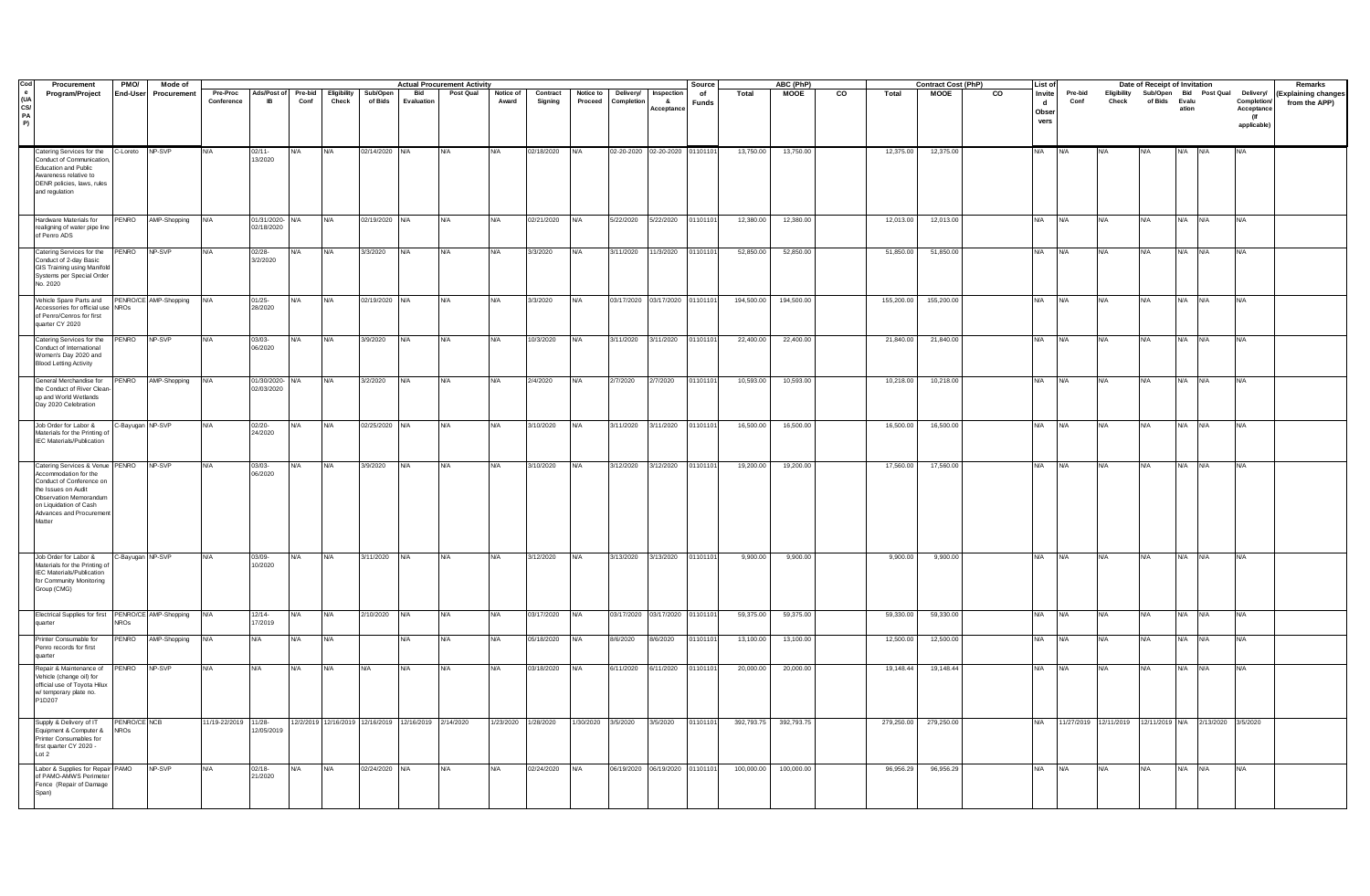| Procurement                                                                                                                                                  | <b>PMO/</b>                                           | Mode of              |                        |                          |                 |                      |                     |                                                     | <b>Actual Procurement Activity</b> |                     |                     |                      |                                |                                            | Source             |            | ABC (PhP)   |            |            | <b>Contract Cost (PhP)</b> | List of                 |                                        |                 | Date of Receipt of Invitation |                                                               |         |            | Remarks                                         |                                      |
|--------------------------------------------------------------------------------------------------------------------------------------------------------------|-------------------------------------------------------|----------------------|------------------------|--------------------------|-----------------|----------------------|---------------------|-----------------------------------------------------|------------------------------------|---------------------|---------------------|----------------------|--------------------------------|--------------------------------------------|--------------------|------------|-------------|------------|------------|----------------------------|-------------------------|----------------------------------------|-----------------|-------------------------------|---------------------------------------------------------------|---------|------------|-------------------------------------------------|--------------------------------------|
| Program/Project                                                                                                                                              | <b>End-User</b>                                       | Procurement          | Pre-Proc<br>Conference | Ads/Post of<br><b>IB</b> | Pre-bid<br>Conf | Eligibility<br>Check | Sub/Open<br>of Bids | <b>Bid</b><br>Evaluation                            | Post Qual                          | Notice of<br>Award  | Contract<br>Signing | Notice to<br>Proceed | Delivery/<br>Completion        | Inspection<br>8 <sub>1</sub><br>∖cceptance | of<br><b>Funds</b> | Total      | <b>MOOE</b> | CO         | Total      | <b>MOOE</b>                | $\overline{\mathbf{c}}$ | Invite<br>$\mathbf d$<br>Obser<br>vers | Pre-bid<br>Conf | Check                         | Eligibility Sub/Open Bid Post Qual Delivery/<br>of Bids Evalu | ation   |            | Completion/<br>Acceptance<br>(If<br>applicable) | (Explaining changes<br>from the APP) |
| Construction of Wharf<br>Canopy and Pathway<br>Phase II of PAMO-AMWS                                                                                         | PAMO                                                  | NP-SVP               | <b>N/A</b>             | $02/18 -$<br>21/2020     | N/A             | <b>N/A</b>           | 02/18-21/202 N/A    |                                                     | <b>N/A</b>                         | <b>N/A</b>          | 02/26/2020          | N/A                  |                                | 05/19/2020 05/19/2020 01101101             |                    | 100,000.00 | 100,000.00  |            | 94,979.20  | 94,979.20                  |                         | <b>N/A</b>                             |                 |                               |                                                               |         |            |                                                 |                                      |
| Construction for the PAMO-PAMO<br>AMWS Office Kitchen<br>Repair of Delapidated<br>roofing, door & window<br>jambses, ceiling, window<br>screen & jealousies) |                                                       | NP-SVP               |                        | $02/18 -$<br>21/2020     | N/A             | <b>N/A</b>           | 02/18-21/202 N/A    |                                                     |                                    | <b>N/A</b>          | 02/26/2020          | N/A                  |                                | 05/19/2020 05/19/2020 01101101             |                    | 250,000.00 | 250,000.00  |            | 246,992.01 | 246,992.01                 |                         | <b>N/A</b>                             | <b>N/A</b>      | <b>N/A</b>                    | <b>N/A</b>                                                    |         |            |                                                 |                                      |
| Hauling, Transporting and C-Bunawan NP-SVP<br>Labor of Apprehended and<br>Seized Forest Products of<br>Cenro Bunawan consisting<br>713 pieces/12,560 board   |                                                       |                      |                        | $03/04 -$<br>06/2020     | N/A             | <b>N/A</b>           | 3/9/2020            | <b>N/A</b>                                          | <b>N/A</b>                         | <b>N/A</b>          | 5/31/2020           | N/A                  |                                | 5/27/2020 5/27/2020 01101101               |                    | 37,680.00  | 37,680.00   |            | 37,680.00  | 37,680.00                  |                         | <b>N/A</b>                             | <b>N/A</b>      | N/A                           | <b>N/A</b>                                                    | N/A N/A |            | N/A                                             |                                      |
| Hauling, Transporting and C-Bunawan NP-SVP<br>Labor of Apprehended and<br>Seized Forest Products of<br>Cenro Bunawan consisting<br>218 pieces/2,482 board    |                                                       |                      | N/A                    | $02/07 -$<br>11/2020     | N/A             | <b>N/A</b>           | 12/2/2020           | <b>N/A</b>                                          | <b>N/A</b>                         | <b>N/A</b>          | 5/27/2020           | N/A                  | 5/27/2020                      | 5/27/2020 01101101                         |                    | 7,446.00   | 7,446.00    |            | 2,482.00   | 2,482.00                   |                         | <b>N/A</b>                             | <b>N/A</b>      | <b>N/A</b>                    | <b>N/A</b>                                                    | N/A N/A |            | N/A                                             |                                      |
| Job Order for Tarpaulin<br>Printing for official use of<br>Penro/Cenro for informatio<br>dissemination in<br>fight/prevention of COVID<br>2019               | PENRO/CE NP-SVP<br><b>NROs</b>                        |                      | <b>N/A</b>             | $05/05 -$<br>08/2020     | N/A             | <b>N/A</b>           | 05/13/2020 N/A      |                                                     | <b>N/A</b>                         | <b>N/A</b>          | 05/28/2020          | N/A                  | 05/28/2020 05/28/2020 01101101 |                                            |                    | 1,920.00   | 1,920.00    |            | 1,728.00   | 1,728.00                   |                         | <b>N/A</b>                             | <b>N/A</b>      | N/A                           | <b>N/A</b>                                                    | N/A N/A |            | N/A                                             |                                      |
| Job Order for Tarpaulin<br>Printing for official use of<br>Penro/Cenro for ARTA of<br><b>DENR</b>                                                            | PENRO/CE NP-SVP<br><b>NROs</b>                        |                      | <b>N/A</b>             | $03/11 -$<br>16/2020     | N/A             | <b>N/A</b>           | 03/19/2020 N/A      |                                                     | <b>N/A</b>                         | <b>N/A</b>          | 05/28/2020          | <b>N/A</b>           | 05/28/2020 05/28/2020 01101101 |                                            |                    | 7,925.00   | 7,925.00    |            | 3,290.00   | 3,290.00                   |                         | <b>N/A</b>                             | <b>N/A</b>      | <b>N/A</b>                    | <b>N/A</b>                                                    | N/A N/A |            | N/A                                             |                                      |
| Hardware and Construction PENRO/CE AMP-Shopping<br>Materials for first quarter                                                                               | <b>NROs</b>                                           |                      | <b>N/A</b>             | $1/22 -$<br>29/2020      | N/A             | <b>N/A</b>           | 6/1/2020            | N/A                                                 | N/A                                | <b>N/A</b>          | 03/17/2020          | <b>N/A</b>           | 2/6/2020                       | 2/6/2020                                   | 01101101           | 109,457.00 | 109,457.00  |            | 96,931.00  | 96,931.00                  |                         | <b>N/A</b>                             | <b>N/A</b>      | <b>N/A</b>                    | <b>N/A</b>                                                    | N/A N/A |            | N/A                                             |                                      |
| <b>Disinfectant Supplies</b>                                                                                                                                 | PENRO/CE Shopping-<br>NROs                            | Emergency<br>urchase | <b>N/A</b>             | $04/21 -$<br>24/2020     | N/A             | <b>N/A</b>           | 04/27/2020 N/A      |                                                     | N/A                                | <b>N/A</b>          | 05/14/2020          | N/A                  | 06/15/2020 06/15/2020 01101101 |                                            |                    | 20,000.00  | 20,000.00   |            | 18,000.00  | 18,000.00                  |                         | <b>N/A</b>                             | <b>N/A</b>      | <b>N/A</b>                    | <b>N/A</b>                                                    | N/A N/A |            | <b>N/A</b>                                      |                                      |
| Hauling, Transporting and<br>Labor of Apprehended and<br>Seized Forest Products of<br>Cenro Bunawan consisting<br>755 pieces/6,938 board                     | C-Bunawan NP-SVP                                      |                      |                        | 05/15-<br>19/2020        | N/A             | <b>N/A</b>           | 05/21/2020 N/A      |                                                     | N/A                                | N/A                 | 05/25/2020          | N/A                  |                                | 05/29/2020 05/29/2020 01101101             |                    | 20,814.00  | 20,814.00   |            | 20,814.00  | 20,814.00                  |                         | <b>N/A</b>                             | <b>N/A</b>      | N/A                           | N/A                                                           | N/A N/A |            | N/A                                             |                                      |
| Hauling, Transporting and<br>Labor of Apprehended and<br>Seized Forest Products of<br>Cenro Bunawan consisting<br>141 pieces/10,013.40<br>board feet         | C-Bunawan NP-SVP                                      |                      |                        | $05/05 -$<br>08/2020     |                 | <b>N/A</b>           | 5/12/2020           | <b>N/A</b>                                          | N/A                                | N/A                 | 6/25/2020           | <b>N/A</b>           | 6/25/2020                      | 6/25/2020 01101101                         |                    | 30,040.20  | 30,040.20   |            | 30,040.20  | 30,040.20                  |                         | <b>N/A</b>                             | <b>N/A</b>      | N/A                           | <b>N/A</b>                                                    | N/A     | <b>N/A</b> | ٧A                                              |                                      |
| Supply and Delivery of<br>Eight (8) motorcycles for<br>official use of DENR<br>PENRO Agusan del Sur                                                          | PENRO/<br><b>CENROS</b>                               | NCB                  | 11/19-22/2019          | $11/27 -$<br>12/4/2019   |                 |                      |                     | 12/2/2019 12/16/2019 12/16/2019 12/16/2019 1/8/2020 |                                    | 1/23/2020 1/29/2020 |                     | 1/30/2020            | 2/19/2020                      | 2/19/2020                                  | 01101101           | 880,000.00 |             | 880,000.00 | 853,840.00 |                            | 853,840.00 N/A          |                                        | 11/27/2019      | 12/11/2019                    | 12/11/2019 N/A                                                |         | 1/7/2020   | 2/19/2020                                       |                                      |
|                                                                                                                                                              | <b>Total Alloted Budget of Procurement Activities</b> |                      |                        |                          |                 |                      |                     |                                                     |                                    |                     |                     |                      |                                |                                            | 11,298,700.75      |            |             |            |            |                            |                         |                                        |                 |                               |                                                               |         |            |                                                 |                                      |